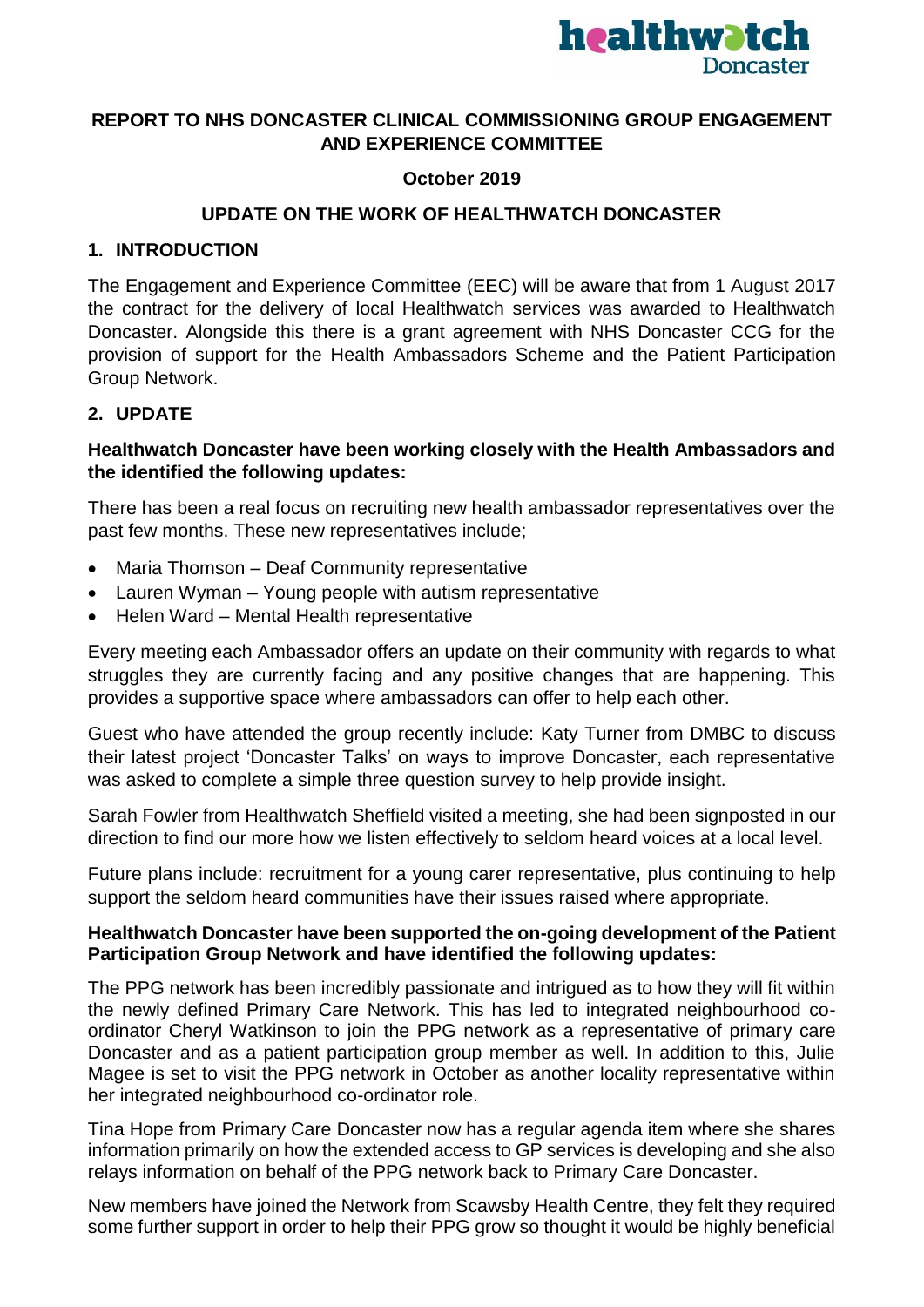to join the network. They have already connected with other members of how they can work together outside of network meetings to make positive steps forward.

Future meetings will see a representative from NHS Doncaster CCG to attend meetings to share relevant information with the group.

PCN Clinical Lead – Ben Scott –will be attending October's meeting to share his vision for his locality within the primary care network.

Later on in the year the newly appointed Health and Wellbeing Manager from Doncaster Culture and Leisure Trust will be attending a network meeting to gain insight on what the network's opinion is of an exercise referral programme through your local GP practice.

Healthwatch Doncaster and NHS Doncaster CCG working on some guidance and support for PPGs to share best practice – developing more effective PPGS to strengthen Patient Voice in Primary Care.

#### **Healthwatch Doncaster projects**

#### NHS Long Term Plan

Presentation to SYB ICS Guiding Coalition on the NHS Long Term Plan report based on the voices of 1300 people across South Yorkshire and Bassetlaw.

Response to the NHS Long Term Plan from SYB ICS being discussed at next Guiding Coalition on 9 October 2019.

Work done by all local Healthwatch in South Yorkshire and Bassetlaw and co-ordinated by Healthwatch Doncaster was awarded an Outstanding Achievement Award by Healthwatch England at the Annual Conference in October 2019.

#### Recovery Games and Pride

A qualitative experience project focussed on emotional health and well-being has been developed by the Healthwatch Doncaster Engagement Team and Sophie Hodges – NHS Graduate Management Trainee from NHS Doncaster CCG. The project has been delivered through conversations and then thematic analysis of the information shared.

#### Access to GP Services

Nearly 1300 people were engaged in this project with coverage from across the Borough. The report is being written and finalised with some additional time being spent on data analysis.

#### Healthwatch Doncaster Micro-Grants 2019

Micro-Grants celebration event took place on 19 September 2019. 23 organisations have been funded up to £500 to deliver community-based engagement and involvement projects.

#### Young Healthwatch

First Young Healthwatch session took place on 26 September 2019. The group is focussing on growing and developing and links have been made with Ladder Group, Doncaster College and Young Commissioners